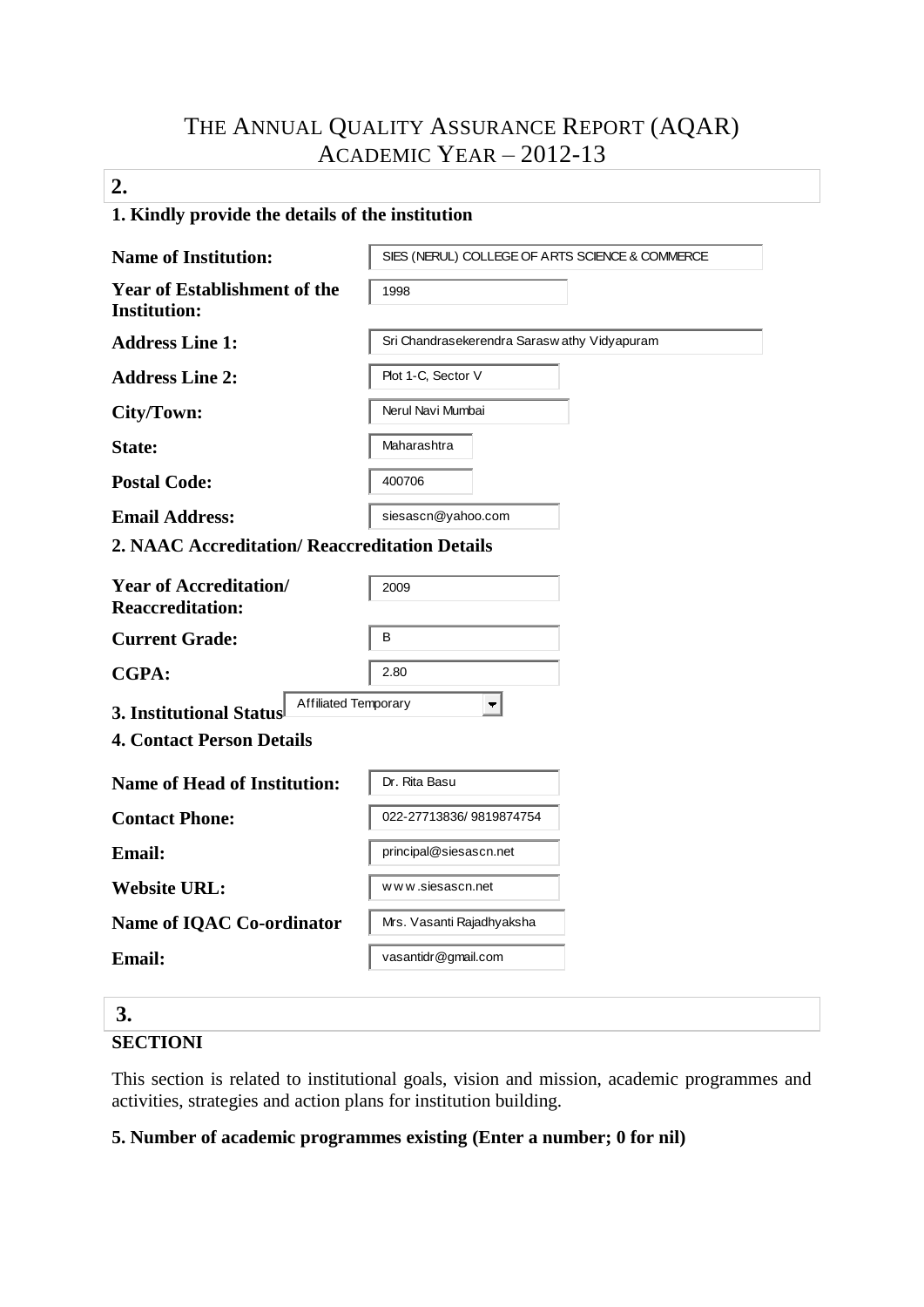| Undergraduate (BA/B.Sc./B.Com etc.)                                                                       | 08          |
|-----------------------------------------------------------------------------------------------------------|-------------|
| Post Graduate (MA/M.Sc./M.Com etc.)                                                                       | 04          |
| Research Programmes (M.Phil/P.hD)                                                                         | 0           |
| Certificate Programmes                                                                                    | 0           |
| <b>Professional Programmes</b><br>(B.Tech/M.Tech/B.Ed/M.Ed/Medicine/Pharmacy/<br>Paramedical/Nursing etc) | $\mathbf 0$ |
| Other value added programmes                                                                              | 01          |
| Any other programme offered (Specify)                                                                     | 0           |
|                                                                                                           |             |

# **6. Details on Programme Development ( Enter a number; 0 for nil)**

| New programmes added during the year                                              | 0           |
|-----------------------------------------------------------------------------------|-------------|
| New programes designed                                                            | $\mathbf 0$ |
| Programes under revision                                                          | $\mathbf 0$ |
| Interdepartmental collaborative programmes                                        | 02          |
| Inter institutional collaborative programmes                                      | $\mathbf 0$ |
| Number of review committee recommendations<br>implemented (Total)                 | $\mathbf 0$ |
| Number of NAAC peer team recommendations<br>implemented                           | 03          |
| Number of UGC/any other expert committee<br>recommendations implemented           | 03          |
| Number of review committee recommendation<br>under implementation                 | $\mathbf 0$ |
| Number of NAAC peer team recommendations<br>under implementation                  | 02          |
| Number of UGC/ any other expert committee<br>recommendations under implementation | $\pmb{0}$   |
| 7. Faculty Details (Enter a number; 0 for nil)                                    |             |
| Total faculty strength required as per norms for all<br>programmes                | 43          |
| Total faculty on rolls                                                            | 42          |

Faculty added during the year

Faculty positions vacant

Faculty left during the year

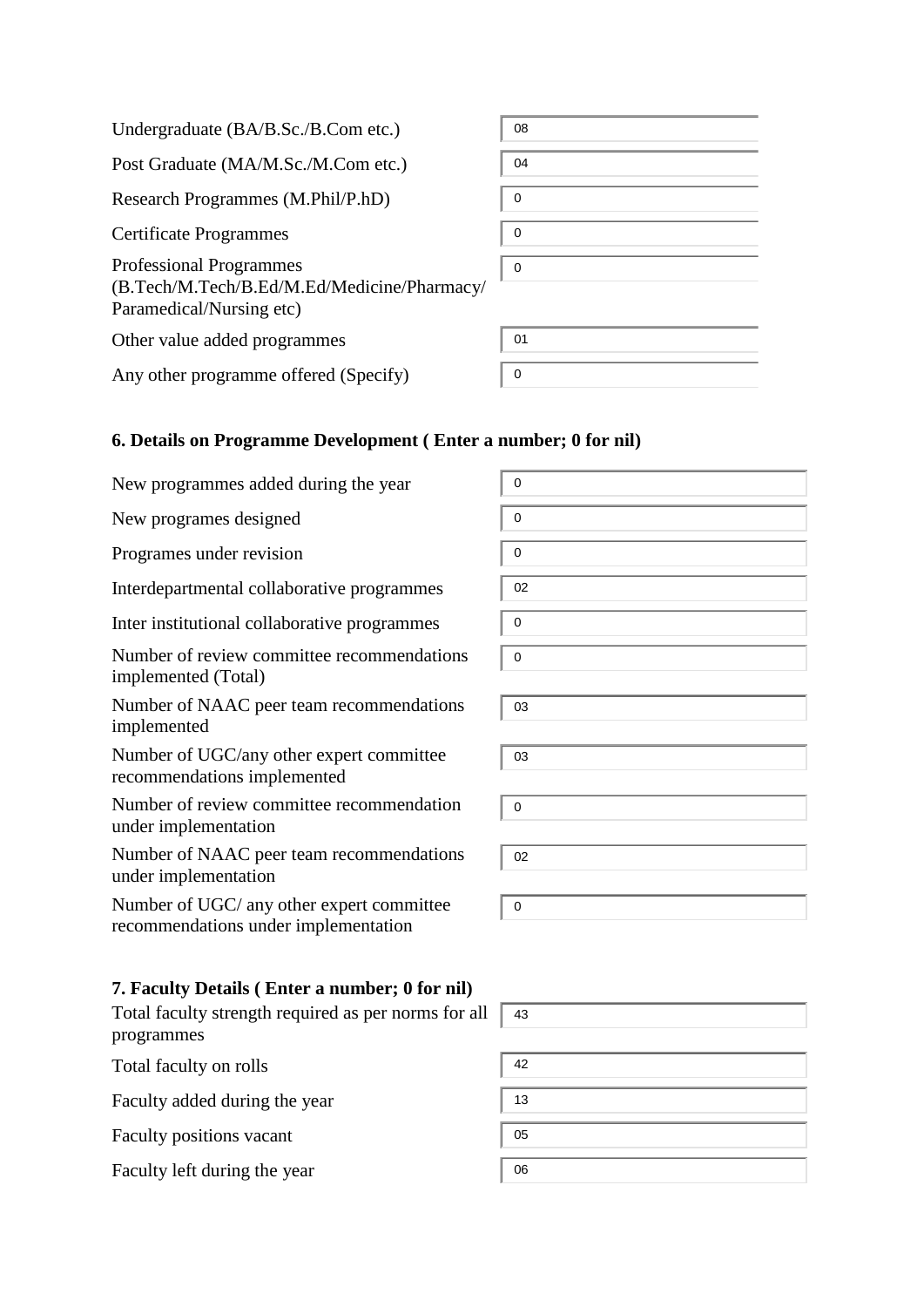Total number of visiting faculty Total number of guest faculty

76 05

# **8. Qualification of Faculty**

| PhD and Above       | 05          |
|---------------------|-------------|
| MPhil               | 14          |
| <b>Masters</b>      | 23          |
| Any other (Specify) | $\mathbf 0$ |
|                     |             |

### **9. Faculty qualification improvement**

| PhD awarded to existing faculty              | 02 |
|----------------------------------------------|----|
| MPhil awarded to existing faculty            |    |
| Any other degree awarded to existing faculty | 01 |

# **10. Administrative Staff Details ( Enter a number; 0 for nil)**

| Administrative staff (total sanctioned) | 29 |
|-----------------------------------------|----|
| Administrative staff (Actual strength)  | 25 |
| Added during the year of reporting      | 01 |
| Left during the year                    | 01 |
| Number of posts vacant                  | 04 |

#### **11. Technical Support Staff Details ( Enter a number; 0 for nil)**

| <b>Technical Support Staff (Total sanctioned)</b><br>strength) | 03 |
|----------------------------------------------------------------|----|
| <b>Technical Support Staff (Actual strength)</b>               | 03 |
| Added during the year                                          | 0  |
| Left during the year                                           | 0  |
| Number of posts vacant                                         | 0  |
|                                                                |    |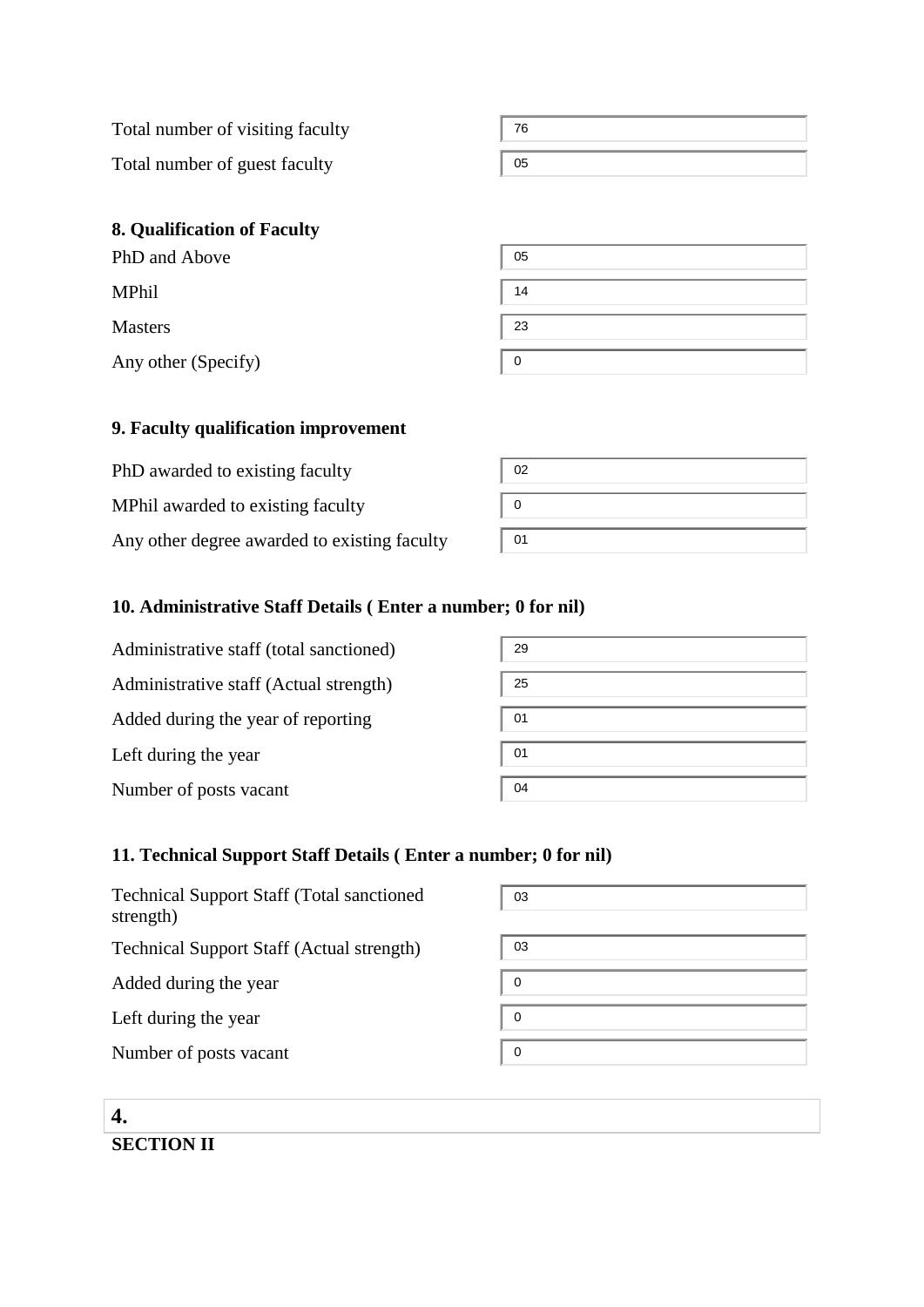This section surveys the quality sustenance and development activities during the year taken up by IQAC.It reflects quality management structure, strategies, and processes which would enhance academic quality of the institution as perceived by faculty, students, alumni, and other stakeholders (social perception of the institution) inline with the vision, mission and goals of the institution.

#### **12. Establishment details**

|                                                                          | DD | MM —      | <b>YYYY</b> |
|--------------------------------------------------------------------------|----|-----------|-------------|
| Year of establishment $\begin{bmatrix} 04 & 7 & 01 \end{bmatrix}$ / 2010 |    |           |             |
| of IQAC $140$                                                            |    | Day Month | Year        |

#### **13. Composition of IQAC (Enter a number; 0 for nil)**

| Number of IQAC members                                           | 13   |
|------------------------------------------------------------------|------|
| Number of Alumni in IQAC                                         | 01   |
| Number of Students in IQAC                                       | 02   |
| Number of Faculty in IQAC                                        | 05   |
| Number of Administrative Staff in<br>IQAC                        | 01   |
| Number of Technical Staff in IQAC                                | 01   |
| Number of Management<br>Representatives                          | 01   |
| Number of External experts in IQAC                               | - 01 |
| Number of any other stakeholder and<br>community representatives | 02   |

#### **14. IQAC Meetings**

| Number of IQAC meetings held during $\vert$ 04 |  |
|------------------------------------------------|--|
| the year                                       |  |

# 15. Whether Calendar of activities of IQAC formulated for the academic year<sup>Nest</sup>

 $\vert \cdot \vert$ 

#### **16. IQAC Plans for Development ( Enter a number; 0 for nil)**

| Number of academic programmes<br>proposed |  |
|-------------------------------------------|--|
| Number of value added programmes          |  |
| proposed                                  |  |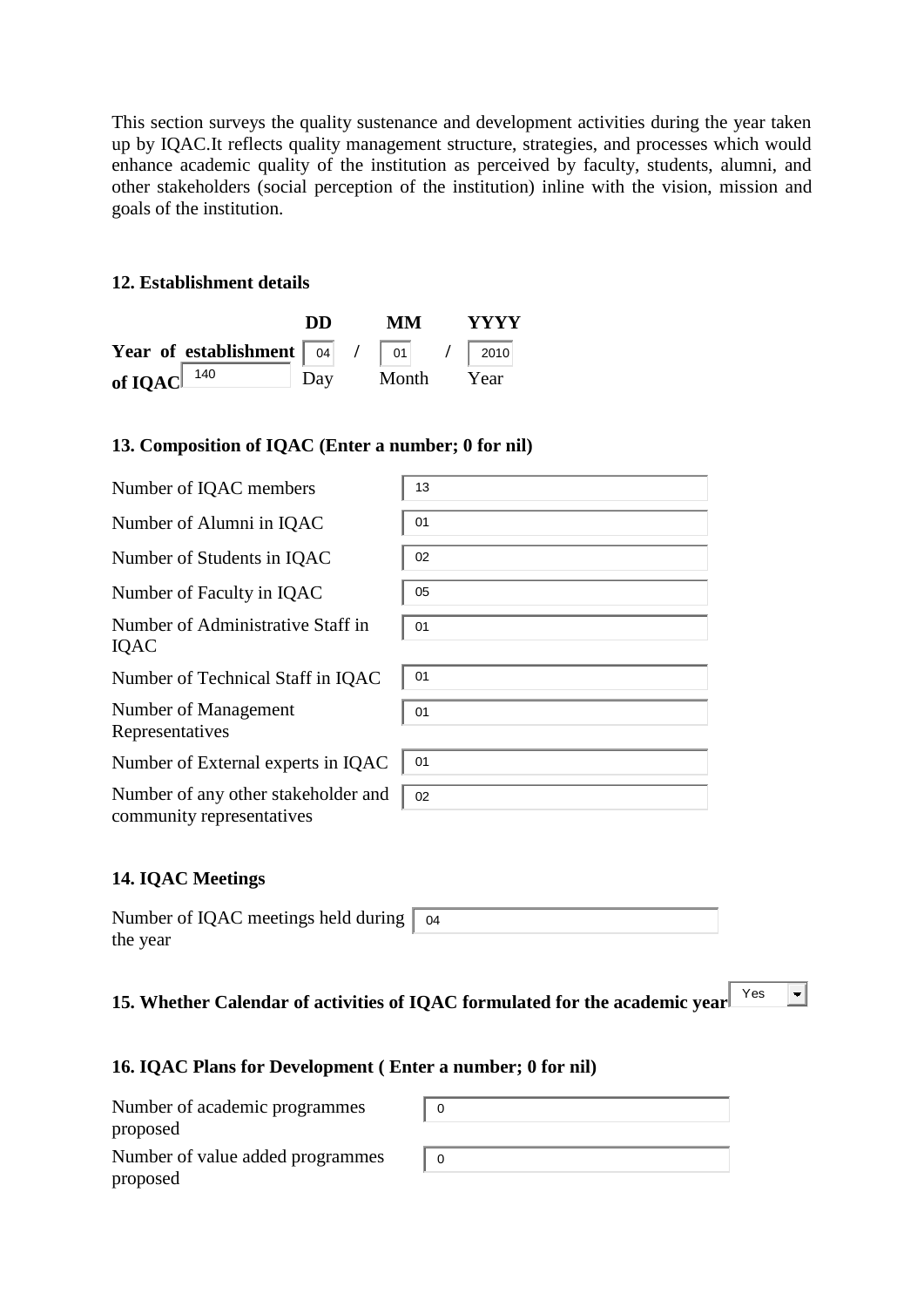| Number of skill oriented programmes<br>proposed                     | 01 |
|---------------------------------------------------------------------|----|
| Number of faculty competency and<br>development programmes proposed | 02 |
| Number of other staff development<br>programmes proposed            | 02 |
| Number of student mentoring<br>programmes proposed                  | 01 |
| Number of co-curricular activities<br>proposed                      | 09 |
| Number of inter departmental<br>cooperative schemes proposed        | 02 |
| Number of community extension<br>programmes proposed                | 08 |
| Any other programmes proposed<br>(Specify)                          | 01 |

# **17. IQAC Plans for development & Implementation ( Enter a number; 0 for nil)**

| Number of academic programmes<br>implemented                           | 0           |
|------------------------------------------------------------------------|-------------|
| Number of value added programmes<br>implemented                        | $\mathbf 0$ |
| Number of skill oriented programmes<br>implemented                     | 01          |
| Number of faculty competency and<br>development programmes implemented | 02          |
| Number of other staff development<br>programmes implemented            | 02          |
| Number of student mentoring<br>programmes implemented                  | 01          |
| Number of co-curricular activities<br>implemented                      | 08          |
| Number of inter departmental cooperative<br>programs implemented       | 02          |
| Number of community extension<br>programmes implemented                | 10          |
| Any other programmes suggested that are<br>implemented (Specify)       | 01          |

# **18. IQAC Seminars and Conferences ( Enter a number; 0 for nil)**

Number of seminars/ conferences/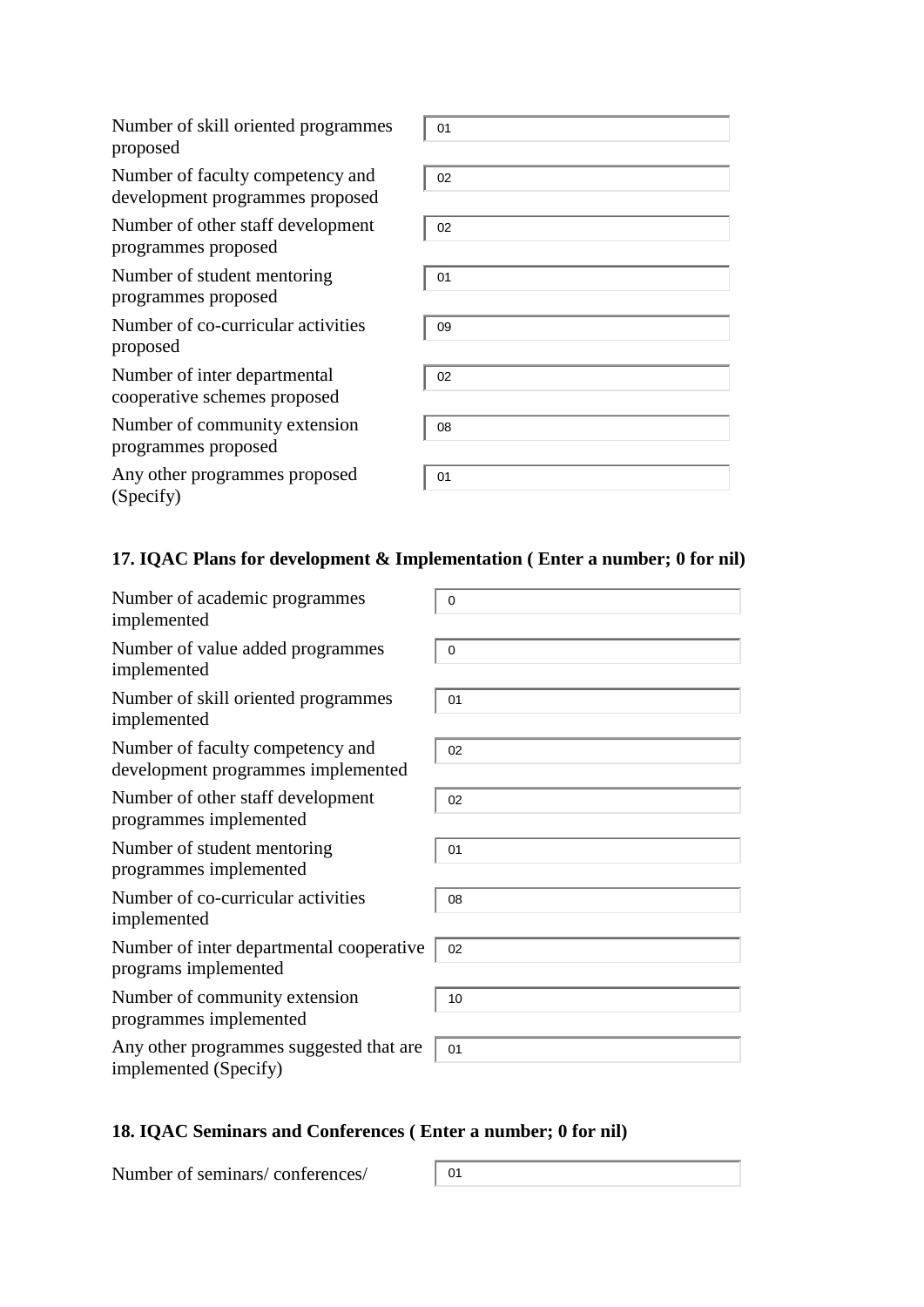| workshops organized by IQAC within the<br>institution                                       |             |
|---------------------------------------------------------------------------------------------|-------------|
| Number of participants from the<br>institution                                              | 28          |
| Number of particpants from outside                                                          | 17          |
| Number of external experts invited                                                          | 03          |
| Number of external<br>conferences/seminars/workshops on<br>institutional quality attended   | 02          |
| Number of events conducted with IQACs<br>of other institutions as<br>collobrative programes | $\mathbf 0$ |

# **19. Did IQAC receive any funding from UGC during the year ?**

О Did IQAC receive any funding from UGC during the year ? Yes  $\circ$ No

### **20. If the response to Qn. 18 is Yes, please provide the amount received from UGC - (Input 0 - if NA/NIL-) Any other source including internal financial support from the management (Specify amount)**

| Amount Received from UGC              |         |
|---------------------------------------|---------|
| Amount Received from any other source | 33888/- |
| including the college management      |         |

### **21. Any significant contribution made by IQAC on quality enhancement during current year (Please provide details in bullet format)**

- Development of creativity  $\&$  innovation among teachers by use of innovative pedagogical tools.
- Skills enhancement & Development team spirit among non-teaching staff by organization of workshop.
- All round development of students by encouraging them to organize and participate in curricular &extra-curricular activity.

# **5. SECTION III**

In this section the events, activities, and outputs in the field of research and academic areas are being surveyed.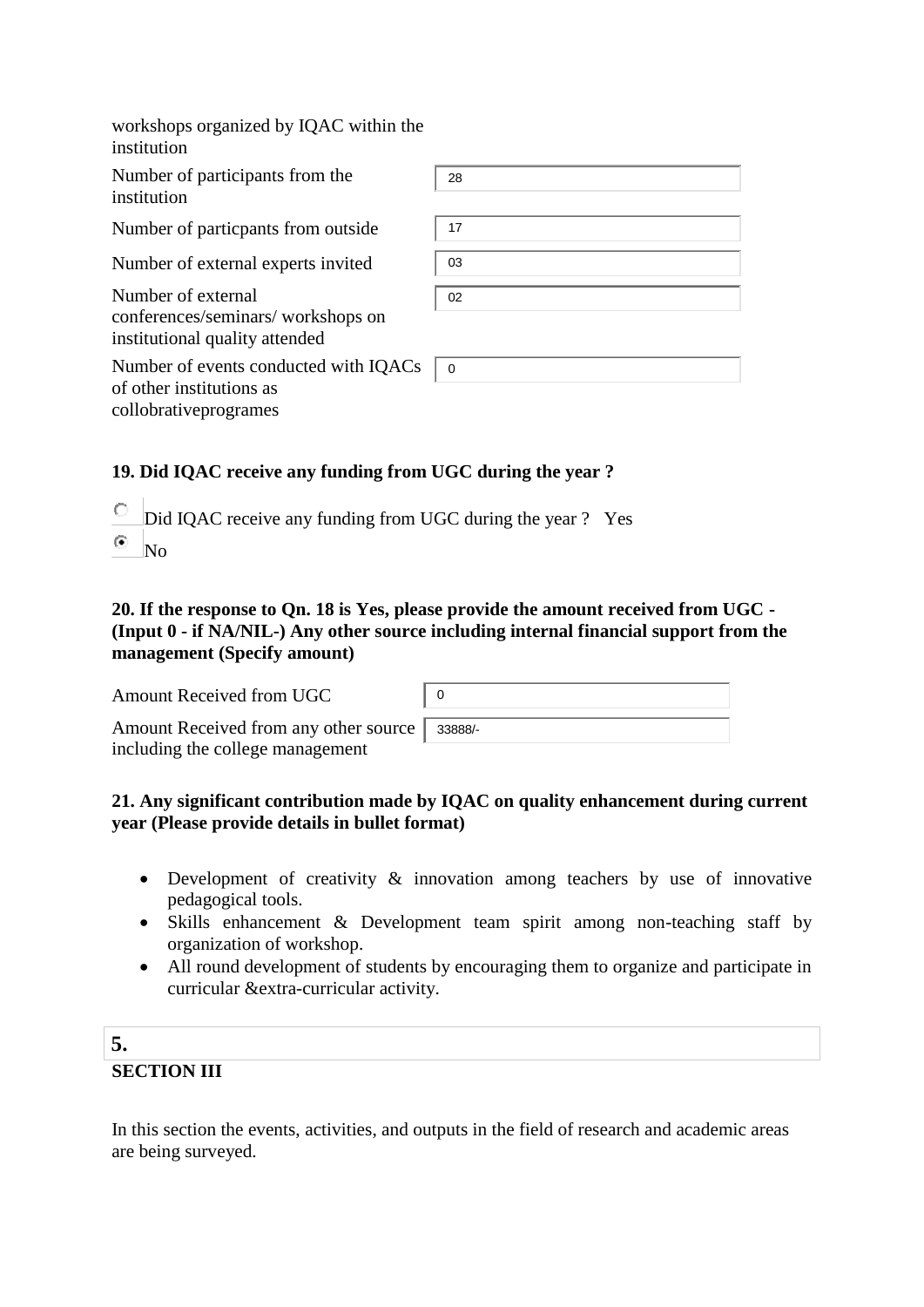### **22. Academic Programmes**

| Number of new academic programes<br>developed or designed by faculty                                  | 0           |  |
|-------------------------------------------------------------------------------------------------------|-------------|--|
| Number of faculty members involved<br>in curriculam<br>restructuring/revision/syllabus<br>development | 0           |  |
| Number of programes in which<br>evaluation process reformation taken<br>up and implemented            | 01          |  |
| Number of active teaching days during<br>the current academic year                                    | 202         |  |
| Average percentage of attendance of<br>students                                                       | 72          |  |
| Percentage of classes engaged by guest<br>faculty and temporary teachers                              | 63          |  |
| Number of self financed programmes<br>offered                                                         | 12          |  |
| Number of aided programmes offered                                                                    | 0           |  |
| Number of programmes discontinued<br>during the year                                                  | $\mathbf 0$ |  |
| Yes<br>23. Whether any systematic student feedback mechanism is in place ?                            |             |  |
| 24. Feedback Details (If answer to Question 20 is Yes)                                                |             |  |
| Percentage of courses where student                                                                   | 100         |  |

 $\overline{\phantom{a}}$ **25. Is feedback for improvement provided to the faculty?** Yes

# **Please enter a positive number/0 if NA or Nil.**

feedback is taken

# **26. Faculty Research, Projects, and Publication details for the year**

| Number of major research projects<br>undertaken during the year | 0           |
|-----------------------------------------------------------------|-------------|
| Number of minor research projects<br>undertaken during the year | 0           |
| Number of major ongoing projects                                | 0           |
| Number of minor ongoing projects                                | $\mathbf 0$ |
|                                                                 |             |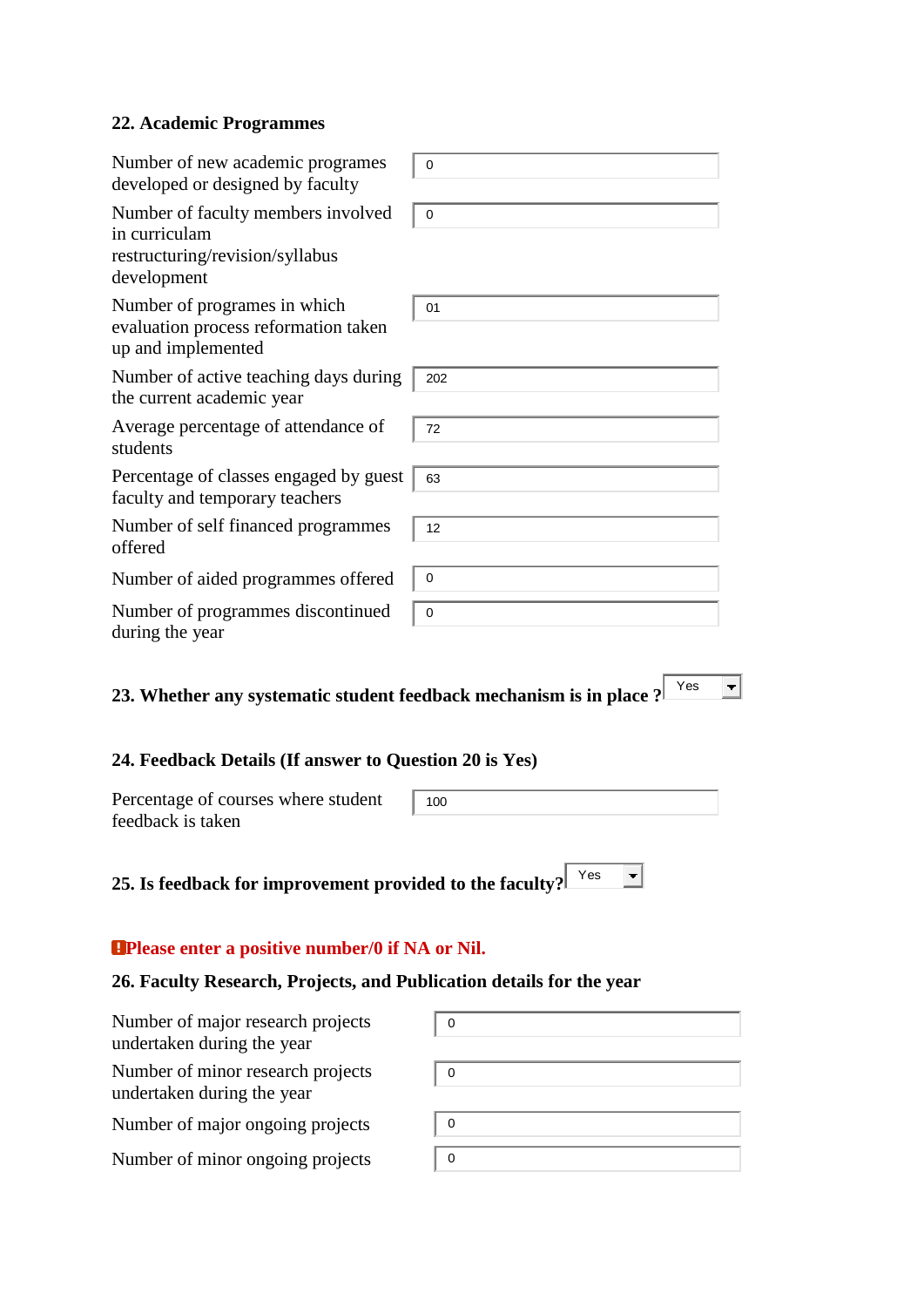Number of major projects completed

Number of minor projects completed

Number of major project proposals submitted for external funding

Number of minor project proposals submitted for external funding

Number of research publications in peer reviewed journals

Number of research publications in international peer reviewed journals

Number of research publications in national peer reviewed journals

Number of research papers accepted for publication in international peer reviewed journals

Number of research papers accepted for publication in national peer reviewed journals

Average of impact factor of publications reported

Number of books published

Number of edited books published

Number of books (single authored) published

Number of books (coauthored) published

Numbers of conferences attended by faculty

Number of international conferences attended

Number of national conferences attended

Number of papers presented in conferences

Number of papers presented in international conferences

Number of papers presented in national conferences

Number of conferences organized by the institution

Number of faculty acted as experts resource persons

0 0 0

0

04

03

01

0

 $\Omega$ 

0



 $\overline{0}$ 13

06

07 13

06

07

01

01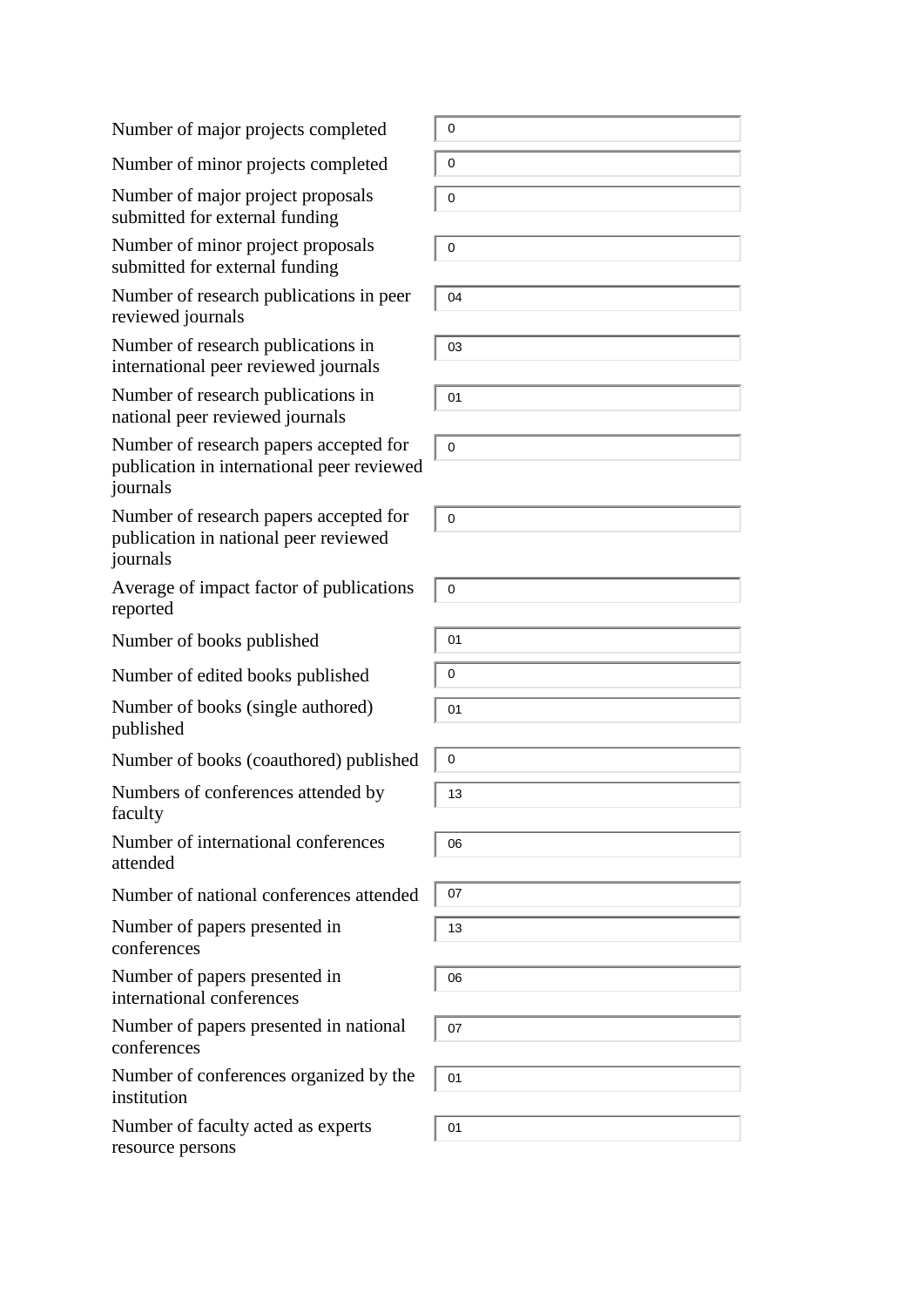Number of faculty acted as experts resource persons - international

Number of faculty acted as experts resource persons- national

Number of collaborations with international institutions

Number of collaborations with national institutions

Number of linkages created during the year

Total budget for research for current year as a percentage of total institution budget

Amount of external research funding received in the year

Number of patents received in the year

Number of patents applied for in the year

Number of research awards/ recognitions received by faculty and research fellows of the institute in the year

Number of PhDs awarded during the year

Percentage of faculty members invited as external experts/resource persons/reviewers/referees or any other significant research activities

| $\mathbf{O}$      |
|-------------------|
|                   |
| $\mathbf{0}$      |
| $\mathbf{0}$      |
| $\mathbf{O}$<br>I |
|                   |
| $\mathbf 0$       |
| $\mathbf{0}$      |
| $\mathbf{0}$      |
|                   |
| $\mathbf 0$       |
| $\mathbf 0$       |
| $\mathbf{O}$      |
|                   |
| 02                |
| $\mathbf 0$       |

#### **6.**

#### **SECTION IV**

This section deals with Student Mentoring and Support System existing in the institution. This includes student activities, mentoring, and opportunities for development and inclusive practices.

#### **27. Student Details and Support Mechanisms**

The total intake of students for various courses (Sanctioned)

Actual enrollment during the year

Student dropout percentage during the year

Success percentage in the final examination across the courses

Number of academic distinctions in the final examination and percentage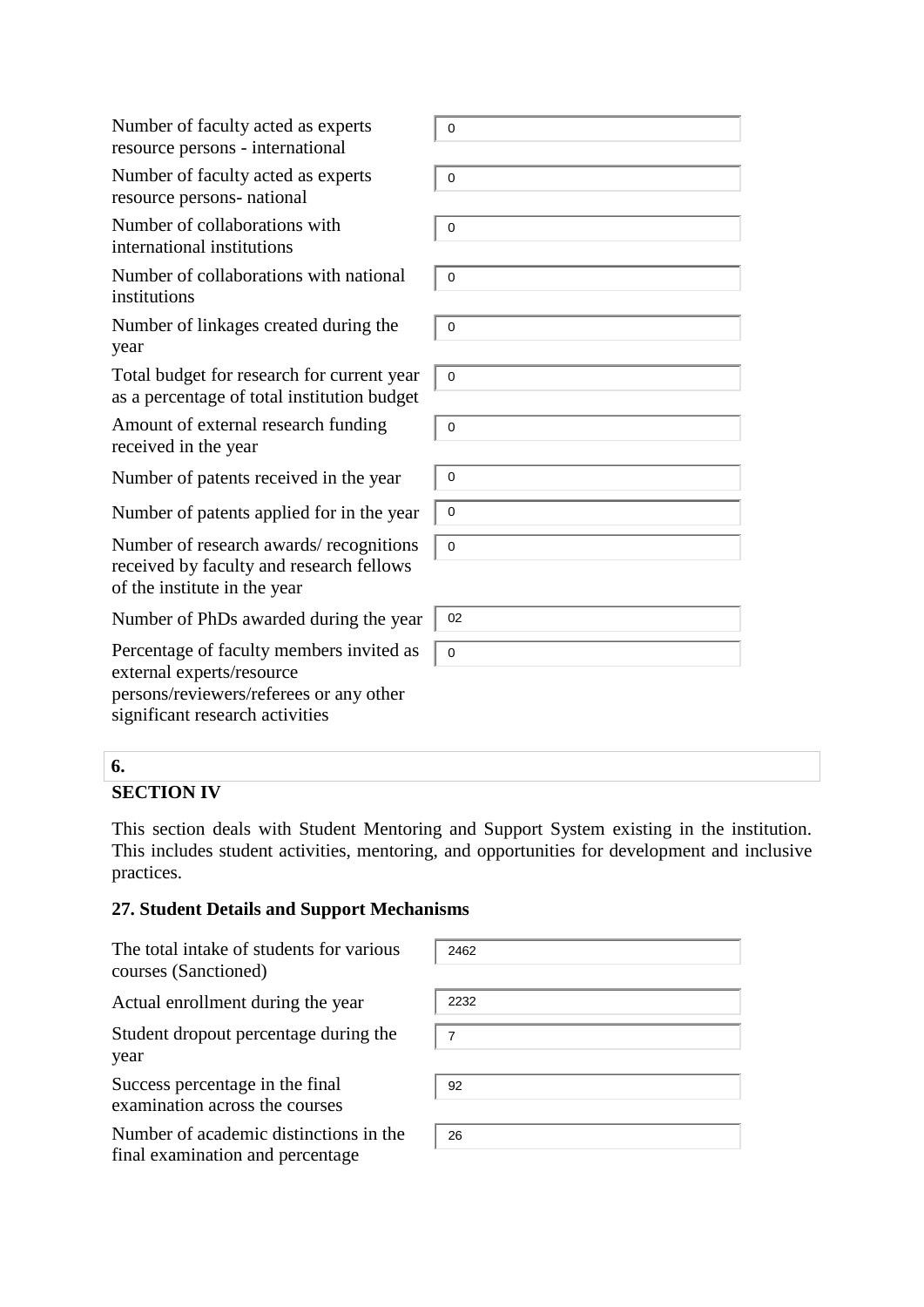| Number of students who got admitted to<br>institutions of national importance            | 0                                                                                   |
|------------------------------------------------------------------------------------------|-------------------------------------------------------------------------------------|
| Number of students admitted to<br>institutions abroad                                    | 15                                                                                  |
| Number of students qualified in UGC<br><b>NET/SET</b>                                    | 0                                                                                   |
| Number of students qualified GATE/<br>CAT/ other examination (Specify)                   | 05                                                                                  |
| <b>No</b>                                                                                | 28. Does student support mechanism exist for coaching for competitive examinations? |
| 29. Student participation, if response is yes to Qn. 27                                  |                                                                                     |
| Number of students participated                                                          | 0                                                                                   |
| 30. Does student counselling and guidance service exist?                                 | Yes                                                                                 |
| 31. Student participation, if answer to Qn. 29 is yes<br>Number of students participated | 336                                                                                 |
| <b>32. Career Guidance</b>                                                               |                                                                                     |
| Number of career guidance programmes<br>organized                                        | 04                                                                                  |
| Percentage of students participated in<br>career guidance programmes                     | 80                                                                                  |
| 33. Is there provision for campus placement?                                             | Yes                                                                                 |
| 34. If yes to Qn. 32                                                                     |                                                                                     |
| Number of students participated in<br>400<br>campus selection programmes                 |                                                                                     |
| Number of students selected for<br>62<br>placement during the year                       |                                                                                     |
| 35. Does gender sensitization program exist?                                             | Yes                                                                                 |

**36. If Answer is Yes to Qn 34**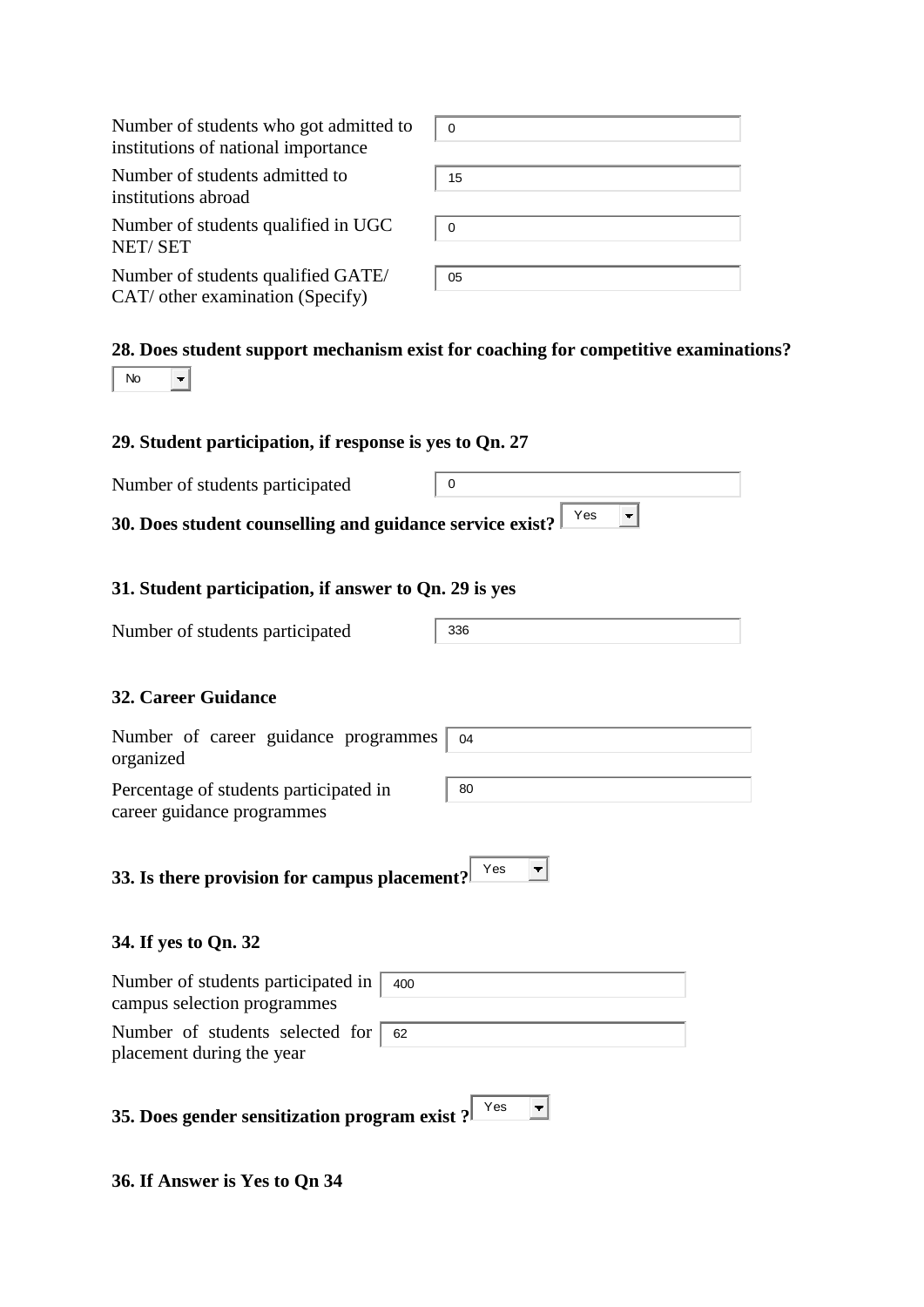Number of programmes organized | 03

# **37. Student activities**

| Number of students participated in<br>external cultural events                      | 52          |
|-------------------------------------------------------------------------------------|-------------|
| Number of prizes won by students<br>in external cultural events                     | 06          |
| Number of cultural events<br>conducted by the institute for the<br>students         | 01          |
| Number of students participated in<br>international sports and games<br>events      | 0           |
| Number of students participated in<br>national level sports and games<br>events     | $\mathbf 0$ |
| Number of students participated in<br>state level sports and games events           | $\mathbf 0$ |
| Number of students participated in<br>university level sports and games<br>events   | 56          |
| Number of prizes won by students<br>in international sports and games<br>events     | $\mathbf 0$ |
| Number of prizes won by students<br>in national level sports and games<br>events    | $\mathbf 0$ |
| Number of prizes won by students<br>in state level sports and games<br>events       | $\pmb{0}$   |
| Number of prizes won by students<br>in university level sports and games<br>events  | $\mathbf 0$ |
| Number of sports and games events<br>conducted by the institute for the<br>students | 01          |
| 38. Composition of students                                                         |             |
| Percentage of Scheduled Caste                                                       | 2.33        |
| Percentage of Scheduled Tribe                                                       | 0.099       |
| Percentage of other backward<br>communities                                         | 5.16        |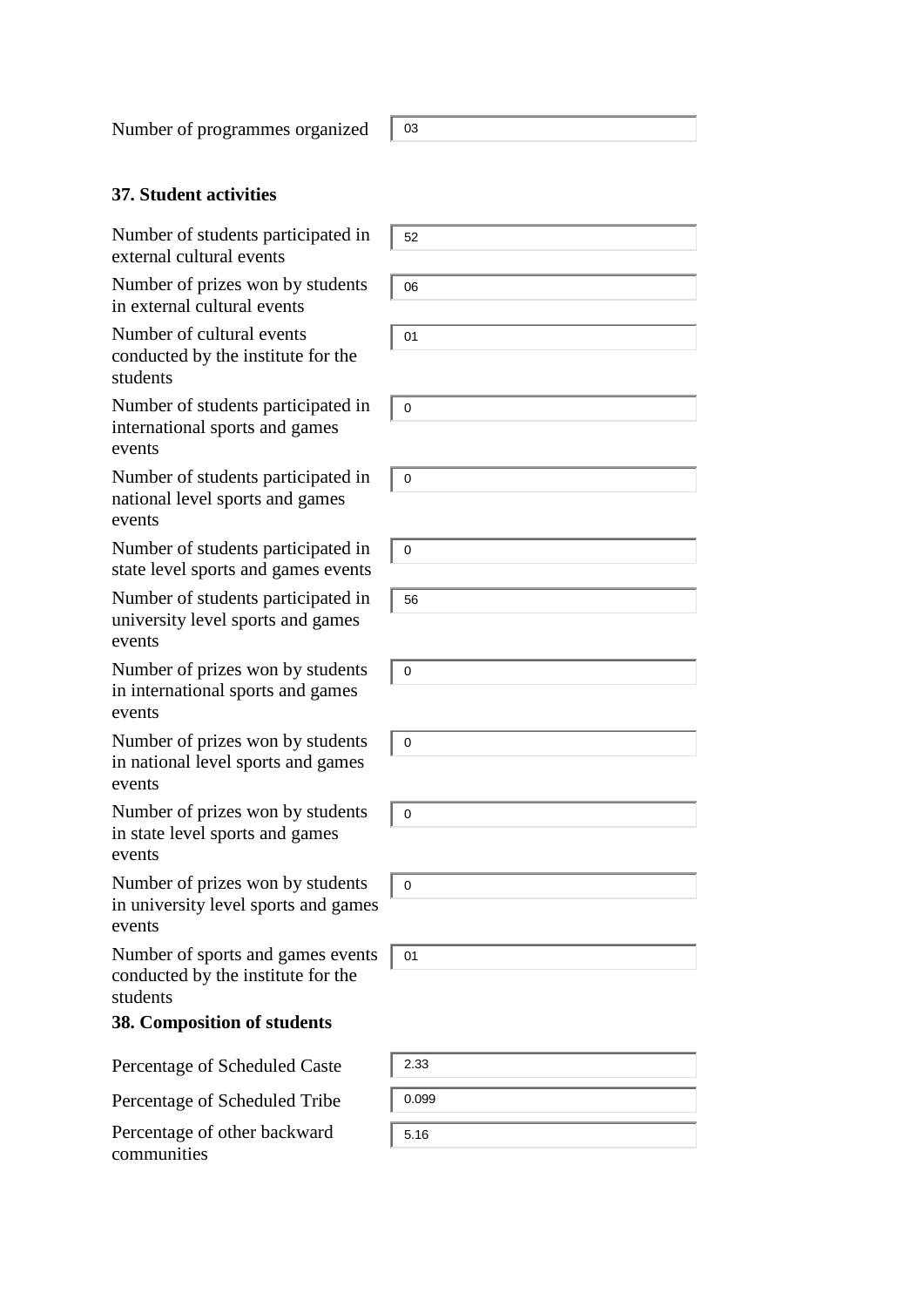| Percentage of women students        | 63.75 |
|-------------------------------------|-------|
| Percentage of physically challenged |       |
| Percentage of rural students        | 30    |
| Percentage of urban students        | 70    |

# **39. Scholarships and Financial Support**

| Number of students availing<br>financial support from the<br>institution                  | 02    |
|-------------------------------------------------------------------------------------------|-------|
| Amount disbursed as financial<br>support from the institution                             | 20145 |
| Number of students awarded<br>scholarship from the institution                            | 0     |
| Number of students received<br>notable national/international<br>acheivements/recognition | 0     |

#### **40. Student initiatives**

| Number of community upliftment<br>programmes initiated by students                             | 19       |
|------------------------------------------------------------------------------------------------|----------|
| Number of literary programmes<br>initiated by students                                         | 17       |
| Number of social action initiatives<br>based on science / environment<br>initiated by students | 04       |
| Number of student research<br>initiatives                                                      | $\Omega$ |
|                                                                                                |          |

# **SECTION V**

This section surveys the Governance and Innovation at the institution related to quality management. The educational management strategies adopted and in practice for achieving the objectives are focussed.

#### **41. Whether perspective plan for overall developmental activities is created?**

- $\odot$ Whether perspective plan for overall developmental activities is created ? Yes
- $\circ$ No

#### **42. If the answer for Qn. 40 is Yes, is the plan implemented and monitored?**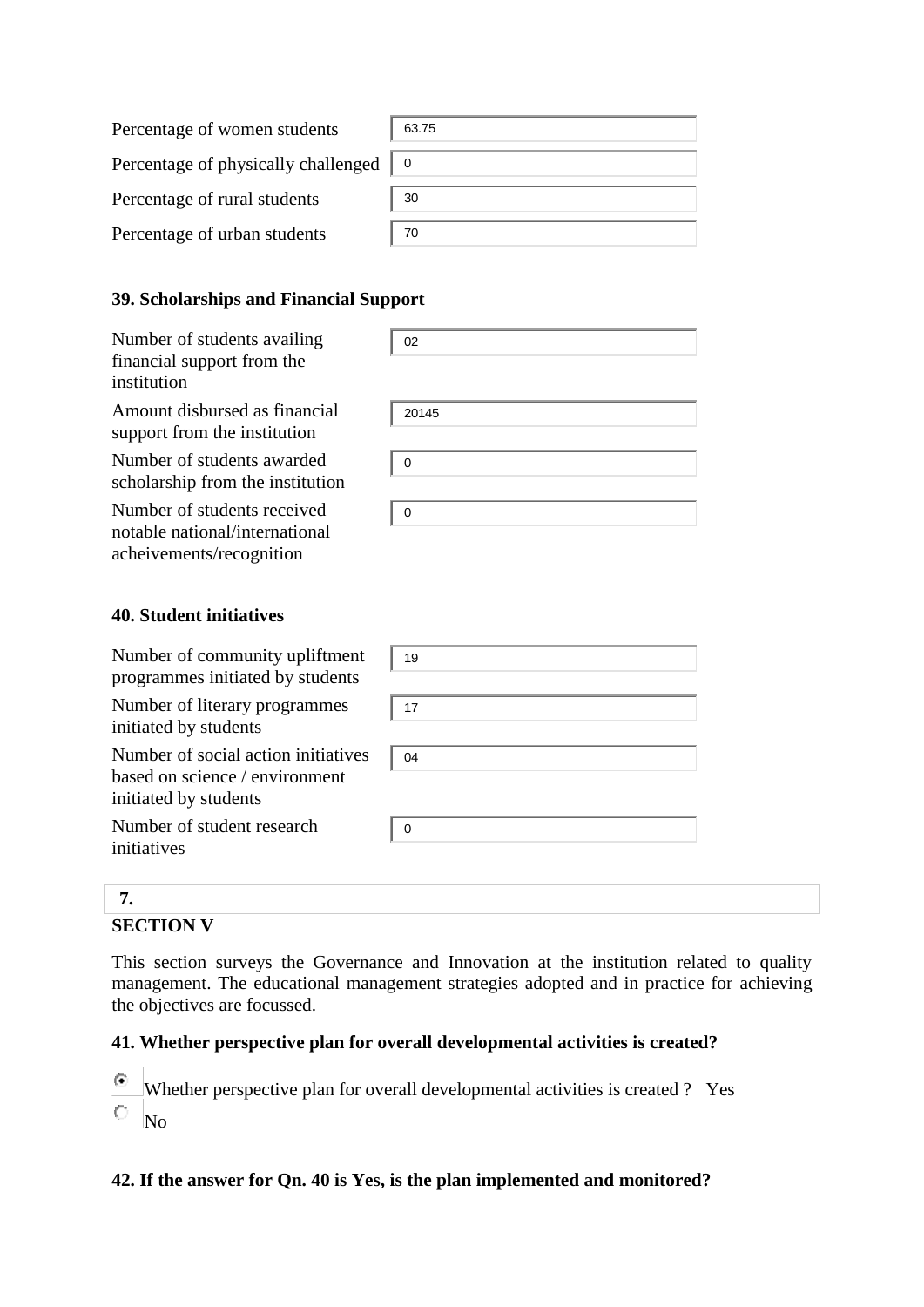$\circ$ If the answer for Qn. 40 is Yes, is the plan implemented and monitored? Yes 0. No

### **43. Whether benchmarking is created for institutional quality management efforts?**

- ⊙ Whether benchmarking is created for institutional quality management efforts? Yes O
- No

#### **44. If the answer to Question 42 is Yes, please list the benchmarking in various areas of development in bullet format**

- **•** Result improvement
- **•** Competency enhancement for non-teaching staff
- **•** Qualification improvement for faculty
- **•** Preparing students for participation in sports for intercollegiate, university & district level

If the answer to Question 42 is Yes, please list the benchmarking in various areas of development in bullet format

### **45. Is a Management Information System (MIS) in place ?**

- $\bullet$ Is a Management Information System (MIS) in place ? Yes
- О No

# **46. If answer to question 44 is Yes, please provide details of MIS applied to**

- **1. Administrative procedures including finance**
- **2. Student admission**
- **3. Student records**
- **4. Evaluation and examination procedures**
- **5.Research administration**
- **6. Others**

**(enter the respective details corresponding to the serial numbers)**

- 1. Faculty improvement programmes, academic initiatives, co-curricular activities, website, grievance redressal, compliance of statutory requirements, financial transactions.
- 2. Generation of merit list as per university rules.
- 3. Students Records, Admission form, Original Mark sheets forenrollment, Student data.
- 4. Documentation as per regulations of University of mumbai.
- 5. -
- 6. Human Resource record, Performance Appraisal record.

If answer to question 44 is Yes, please provide details of MIS applied to 1. Administrative procedures including finance 2. Student admission 3. Student records 4. Evaluation and examination procedures 5.Research administration 6. Others (enter the respective details corresponding to the serial numbers)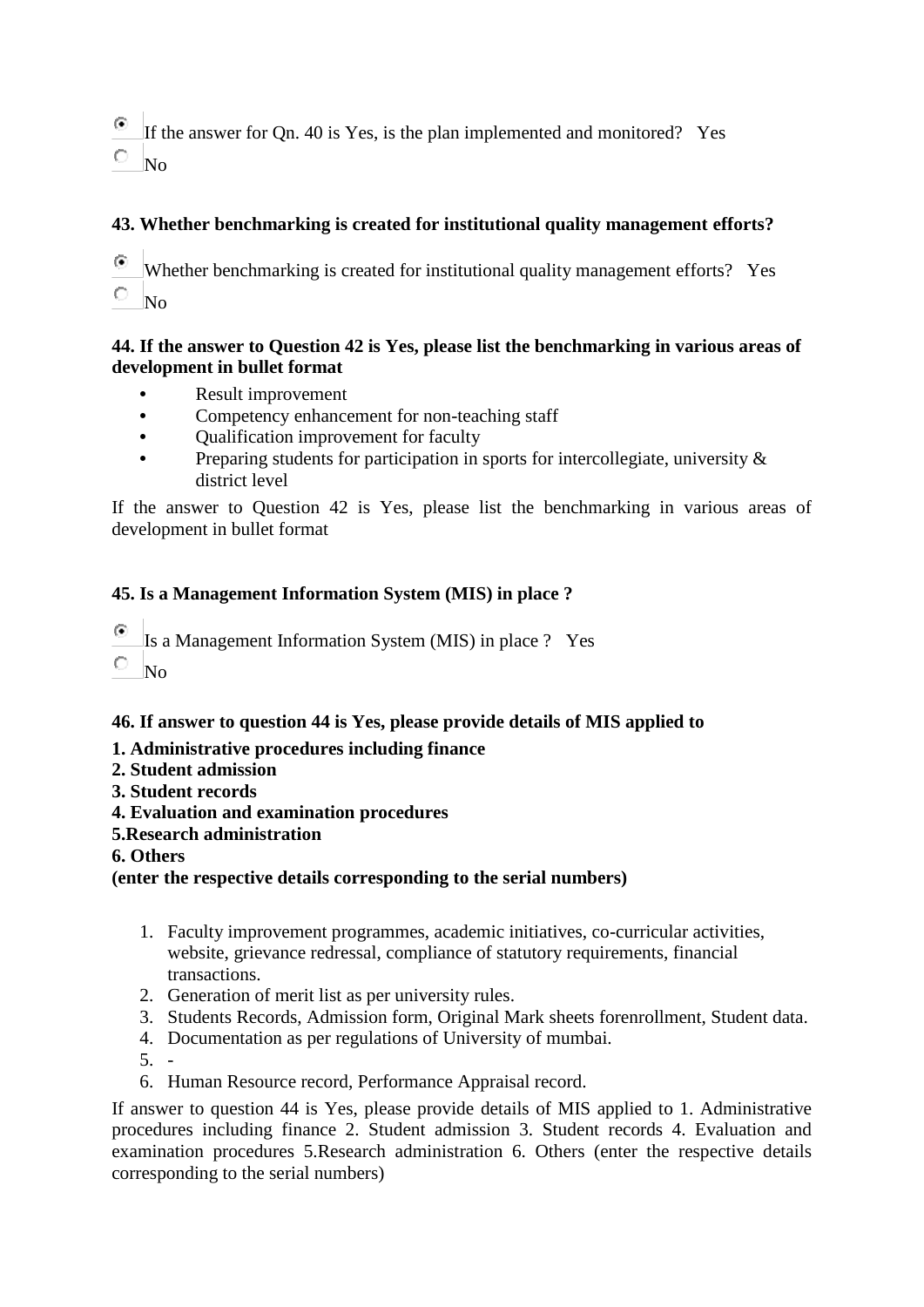# **47. Existence of learning resource management**

|                                                     | Yes                                                                             | N <sub>0</sub>                                                                |
|-----------------------------------------------------|---------------------------------------------------------------------------------|-------------------------------------------------------------------------------|
| e-database in library                               | ۰<br>*Existence of learning resource<br>management e-database in library<br>Yes | О.<br>e-database in library No                                                |
| <b>ICT</b> and smartclass<br>room                   | ICT and smartclass room Yes                                                     | $\circ$ ICT and smartclass room No                                            |
| e-learning sources (e-<br><b>Books, e-Journals)</b> | Journals) Yes                                                                   | • e-learning sources (e-Books, e-<br>Journals) No                             |
| <b>Production of teaching</b><br>modules            | Yes                                                                             | Production of teaching modules $\bullet$ Production of teaching modules<br>No |
| <b>Interactive learning</b><br>facilities           | Interactive learning facilities<br>Yes                                          | Interactive learning facilities<br>No                                         |

# **48. Internal resource mobilization: Kindly provide the amount contributed**

| Research                 | $\mathbf 0$ |
|--------------------------|-------------|
| Consultancy and training | 0           |
| Student contribution     | 46580/-     |
| Alumni contribution      | 126035/     |
| Wellwishers              | 48000/-     |

# **49. Infrastructure and welfare spending: Please specify the amount**

|                                  |  | Amount spent for infrastructure 386063/- |           |
|----------------------------------|--|------------------------------------------|-----------|
| development                      |  |                                          |           |
| Amount spent for student welfare |  |                                          | 124378/-  |
| Amount spent for staff welfare   |  |                                          | 2492656/- |

Amount spent for staff welfare

# **50. Is delegation of authority practiced?**

 $\odot$ Is delegation of authority practiced Yes  $\bigcirc$ No

# **51. Does grievance redressal cell exist?**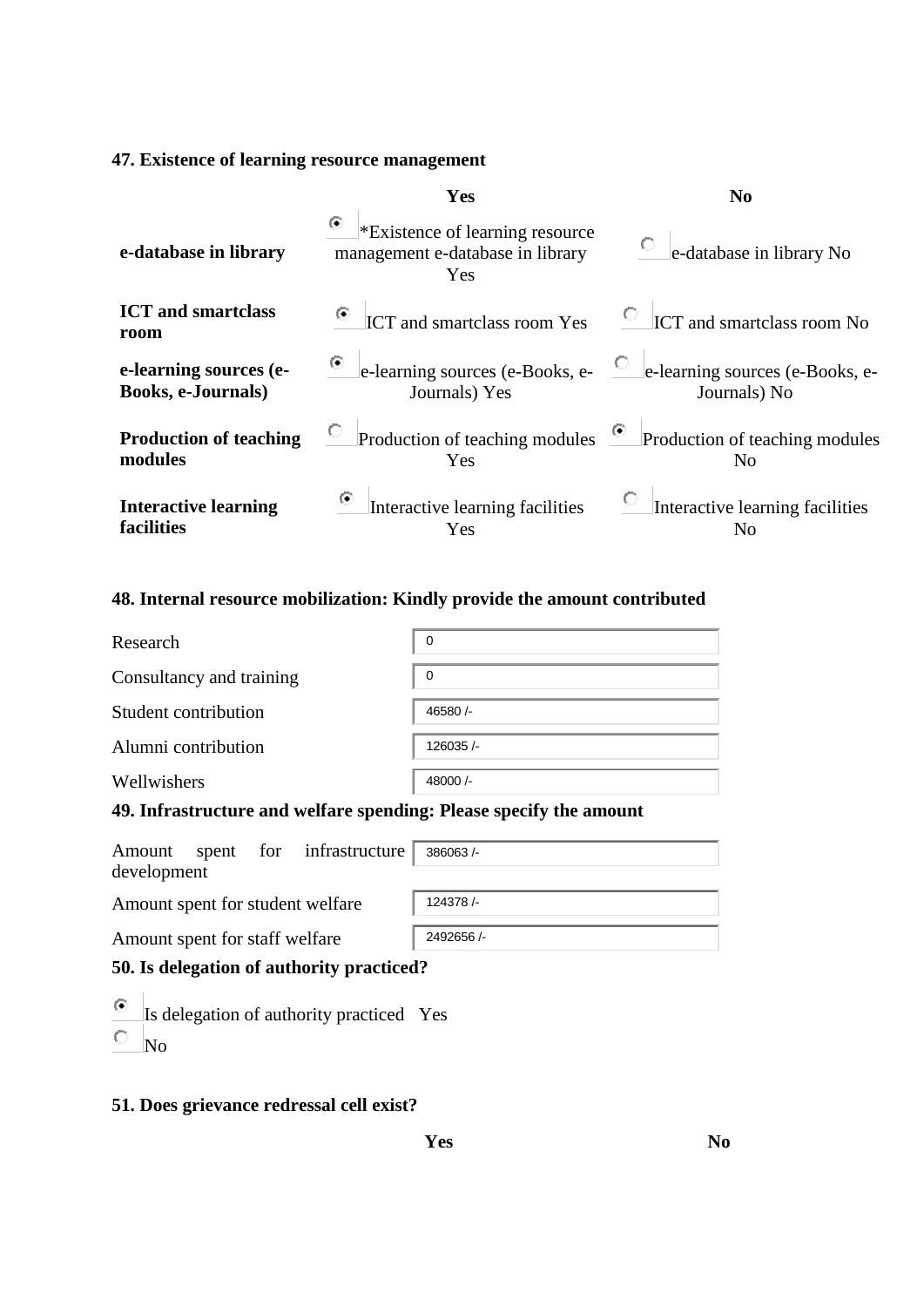|                 | Yes                                                       | N <sub>0</sub>  |
|-----------------|-----------------------------------------------------------|-----------------|
| <b>Faculty</b>  | O<br>*Does grievance redressal cell<br>exist? Faculty Yes | Faculty No      |
| <b>Students</b> | ⊙<br><b>Students Yes</b>                                  | Students No     |
| <b>Staff</b>    | ۰<br><b>Staff Yes</b>                                     | <b>Staff No</b> |

#### **52. Grievances received from faculty and resolved ( Enter a number; 0 for nil)**

| Number of grievances received | 02 |
|-------------------------------|----|
| Number of grievances resolved | 01 |

### **53. Number of grievances received from students and resolved ( Enter a number; 0 for nil)**

| Number of grievances received |  |
|-------------------------------|--|
| Number of grievances resolved |  |

# **54. Number of grievances received from other staff members and resolved ( Enter a number; 0 for nil)**

| Number of grievances received | 02 |
|-------------------------------|----|
| Number of grievances resolved | 01 |

# **55. Has the institution conducted any SWOT analysis during the year**

- $\odot$ Has the institution conducted any SWOT analysis during the year Yes
- О. No

# **56. The SWOT analysis was done by internal or by external agency**

- $\odot$ The SWOT analysis was done by internal or by external agency Internal  $\bigcirc$ External
- 

# **57. Kindly provide three identified strengths from SWOT Analysis (in bullet format)**

- 1. Consistent good academic performance.
- 2. ISO certified institution.
- 3. Student oriented extra curricular activities.